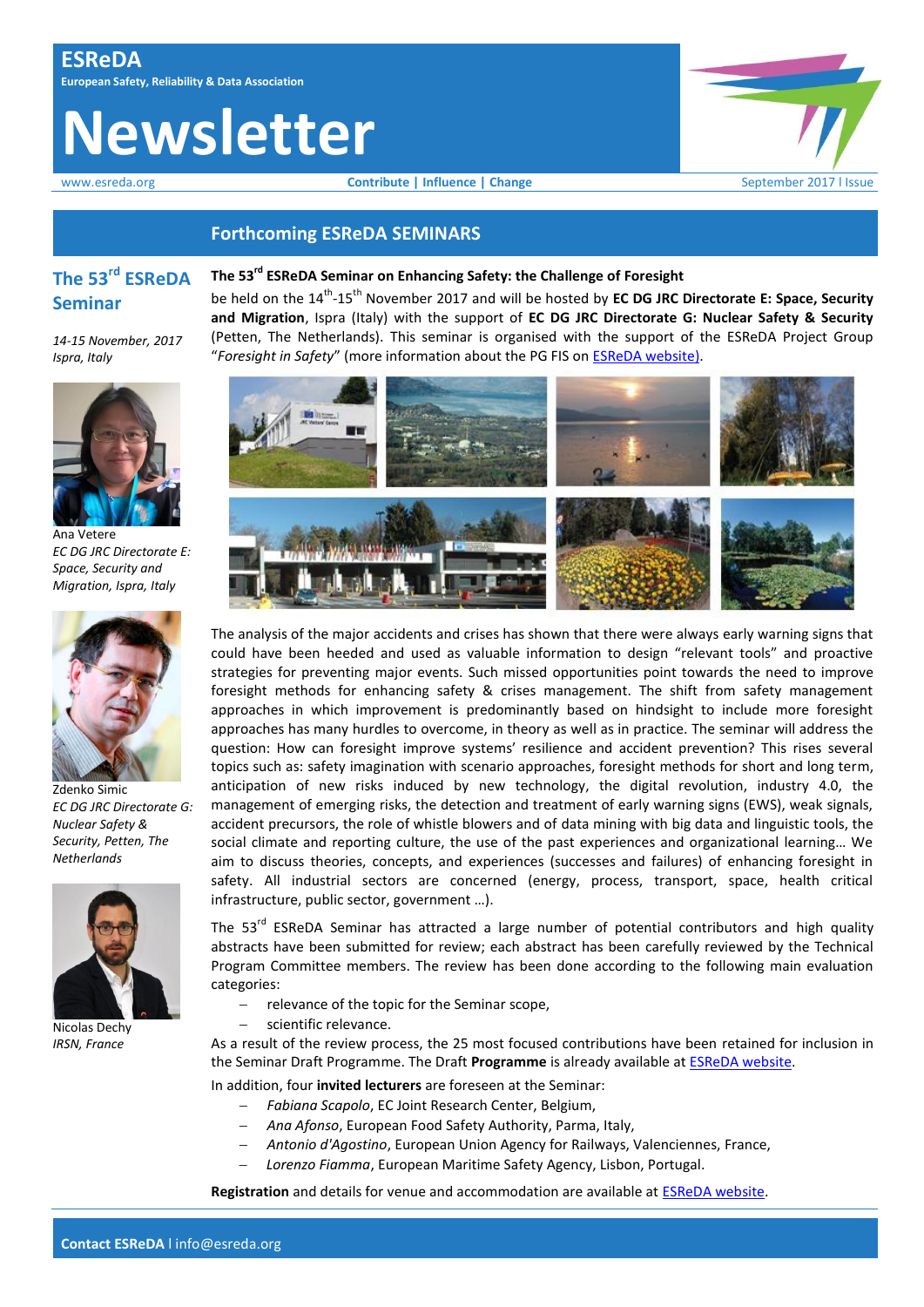#### **New ESReDA MEMBERS**

#### **In 2016** ESReDA warmly welcomes *Wroclaw University of Science and Technology* who joined us as ESReDA Effective Members.



Wrocław University of Science and Technology

*Wroclaw University of Science and Technology* (WUST) is a technical university and a research institution. The University primarily carries out its mission through the highest standards in scientific research, internationalization and also through the high quality of education which is adapted

to labour market requirements. Our education process is in line with international standards of the socalled Bologna Process.

WUST was founded in 1945, mainly thanks to the commitment of the academic staff of Lviv Polytechnic and Jan Kazimierz University of Lviv, who adapted the destroyed buildings of the Technology School – Technische Hochschule. The first Polish lecture at Wrocław University of Science and Technology was delivered by Professor Kazimierz Idaszewski on November 15th 1945. This date is celebrated as the tertiary institute's feast day as well as a feast of Wrocław's academic life.



Today it is one of the biggest and best technical universities

in the country with 34,000 students being educated by 2000 academic teachers in 16 faculties: Architecture; Civil Engineering; Chemistry; Electronics; Electrical Engineering; Geoengineering, Mining and Geology; Environmental Engineering; Computer Science and Management; Mechanical and Power Engineering; Mechanical Engineering; Fundamental Problems of Technology; Microsystem Electronics



and Photonics; Pure and Applied Mathematics; Technology and Computer Science; Technology and Engineering; Technology and Natural Sciences.

WUST stands out with its educational offer that allows students to study according to standard programmes, as well as according to their individual educational paths. Moreover, the University maintains

contacts with many educational and research institutions in the world and also follows the double diploma procedure. It currently has a cooperation agreement with 205 partners from 49 countries. Students and researchers of WUST have an opportunity in both education and participation in joint projects such as: Erasmus+, Student Exchange Programmes, the Double Degree Master Programme T.I.M.E., the Polish and American Fulbright Commission and also DAAD. Some research results:

- 12 195 publications in journals on the ISI Master Journal List,
- 11 345 publications in JCRI indexed journals,
- 5 495 registered inventions, including utility models.

Also, science and research centres belong to the structure of the University: Wroclaw Centre for Networking and Supercomputing, Wroclaw Centre for Technology Transfer, Hugo Steinhaus Centre for Stochastic Methods, Centre of Advanced Materials and Nanotechnology, Biomedical Engineering Centre, Centre for Advanced Manufacturing Technologies, EMC Centre of Excellence - Electromagnetic Compatibility of Devices, Systems and Installations, Materials Recycling Centre of Excellence.

The campus of the University was placed among the 15 most beautiful in the world according to a statement published by the prestigious online journal "The Huffington Post" and the American record company Disney (Pixar). Numerous buildings in a modernist style, located mainly by Odra River bank, were especially admired.



In June 2016 European Commission granted our University the logo "Human Resources Excellence in Research". It is given to those institutions that apply the principles of the European Charter for Researchers and the Code of Conduct for the Recruitment of Researchers.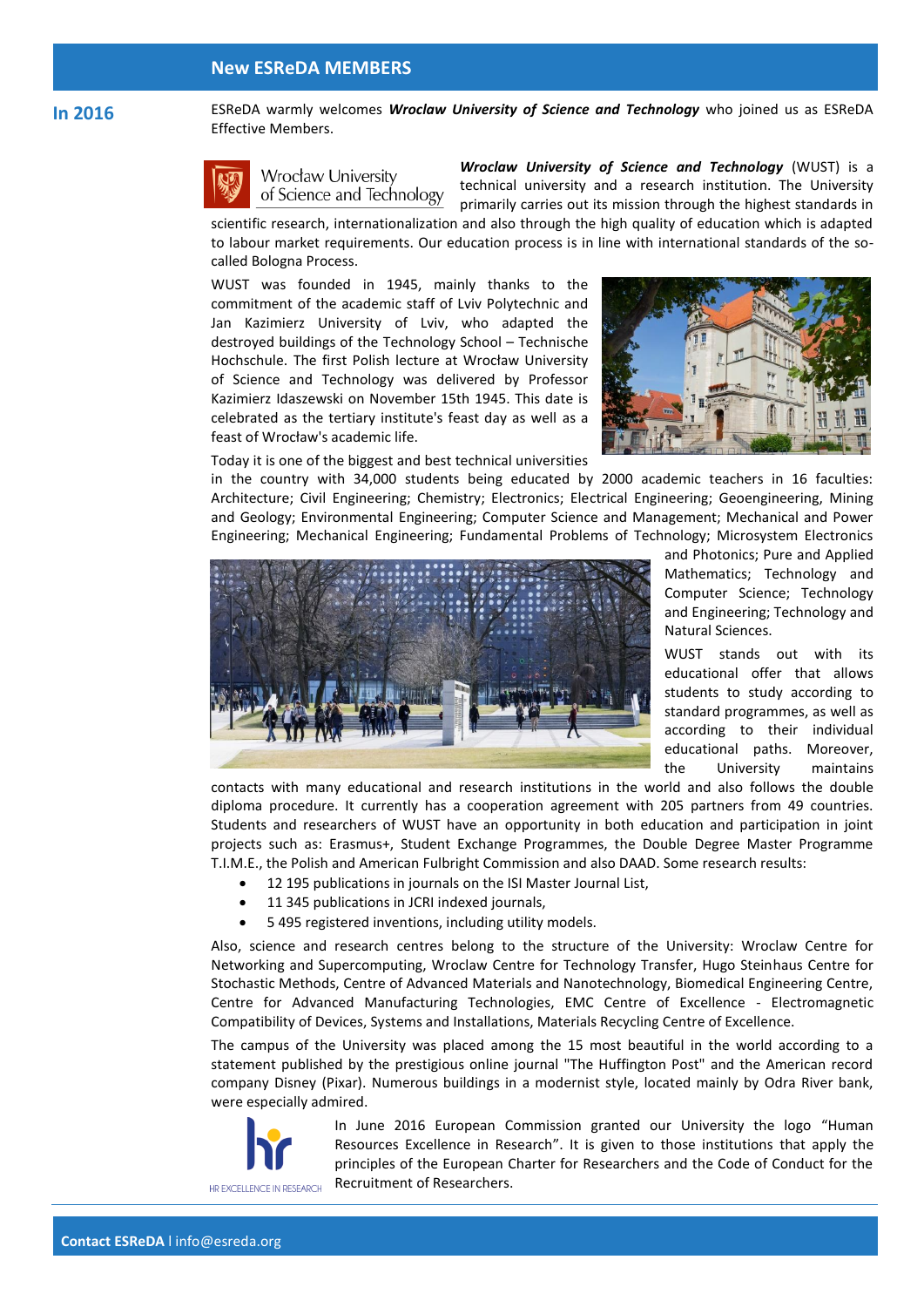## **Forthcoming ESReDA SEMINARS**

# **The 54th ESReDA Seminar**



Franck Schoefs *Université de Nantes, France*



Alaa Chateauneuf *Blaise Pascal University, France* 

## **54th ESReDA Seminar on Risk, Reliability and Safety of Energy Systems in Coastal and Marine Environments**

#### **25-26 April, 2018, Nantes, France**

Nowadays, sustainable energy production becomes a very challenging issue and most of the economically developed and underdeveloped countries plan rapid evolution in the 15 coming years. The climate changes can be already felt in most of them. Meanwhile, when the UNESCO revealed that 16% of the population lived by the seaside (less than 100km from the coast) in 1990, this percentage reached 50% in 2010 and is planned to jump to 75% in 2035. Energy production from the sea or from the littoral is



herein not only an opportunity with the ocean covering approximately 71% of the Earth surface, but also a chance with only few installed industrial systems in comparison with the potential and the existing scientific and technological knowledge (environmental resources, controlled energy systems, grid optimization and materials in sea environment.

Since the early 2010's, the European Community promotes researches and innovations in the field of Marine Renewable Energy, with the improvement of existing wind offshore industry based on fixed structures, the promising development of floating wind energy with increasing turbine capacities, the related increase of blade length and of the total height of the structure and the potential offered by ocean energy (wave, tidal, thermal). Recently, in 2016, the European Strategic Energy Technology Plan (SET-plan) wrote in its roadmap that the key goal is to reduce the LCOE (Levelized Cost Of Electricity) and set the target of 7 ct€/kWh to be reached by 2035. To reach this ambitious target, the European Platform of Universities in Energy Research & Education (EUA-EPUE) recommends to develop system reliability, maintenance and structural health monitoring optimization and to increase service lifetime from 25 years now to 35 years. There are many technical issues and human challenges where risk, reliability and safety are involved: evaluation of uncertain resources (wind, wave, currents), material reliability, complex system reliability, electrical grid optimization, collision with ships, governance of risk in a multi-usage area (fishing, tourism, maritime transport, European defence).

The aim of the 54<sup>th</sup> ESReDA seminar is to bring together scientists, engineers and decision makers in the field of complex engineering system safety, structural health monitoring, cost/benefit assessment and risk management, in order to present and discuss innovative methodologies and practical applications related to complex system reliability, economical risk and human risk in complex environment. Scientific methodologies, theoretical issues and practical case studies are expected to cover all the range from academic to industrial applications, including electro-mechanical and civil engineering.

Topics include (but are not limited to):

- Reliability-based design and optimization (including structural, material and electro-mechanical issues);
- Service lifetime extension;
- Risks during sea operations and during service lifetime in a multi-usage area;
- Robustness quantification of complex systems;
- Electrical grid optimization and asset management;
- Life-cycle assessment and optimization;
- Structural and mechanical reliability, including electro-mechanical systems
- Probabilistic degradation models;
- Added value of structural health monitoring and Inspection, Maintenance and Repair optimization;
- Risk assessment and decision theory;
- Computation procedures in analysis and optimization;
- Failure consequences on human lives, activities and environmental damage ;
- Organisational and societal modelling;
- Industrial case studies in Coastal Structures and Marine Renewable Energy.

More information and the first **Call for Papers** are available a[t ESReDA website.](https://www.esreda.org/event/54th-esreda-seminar/)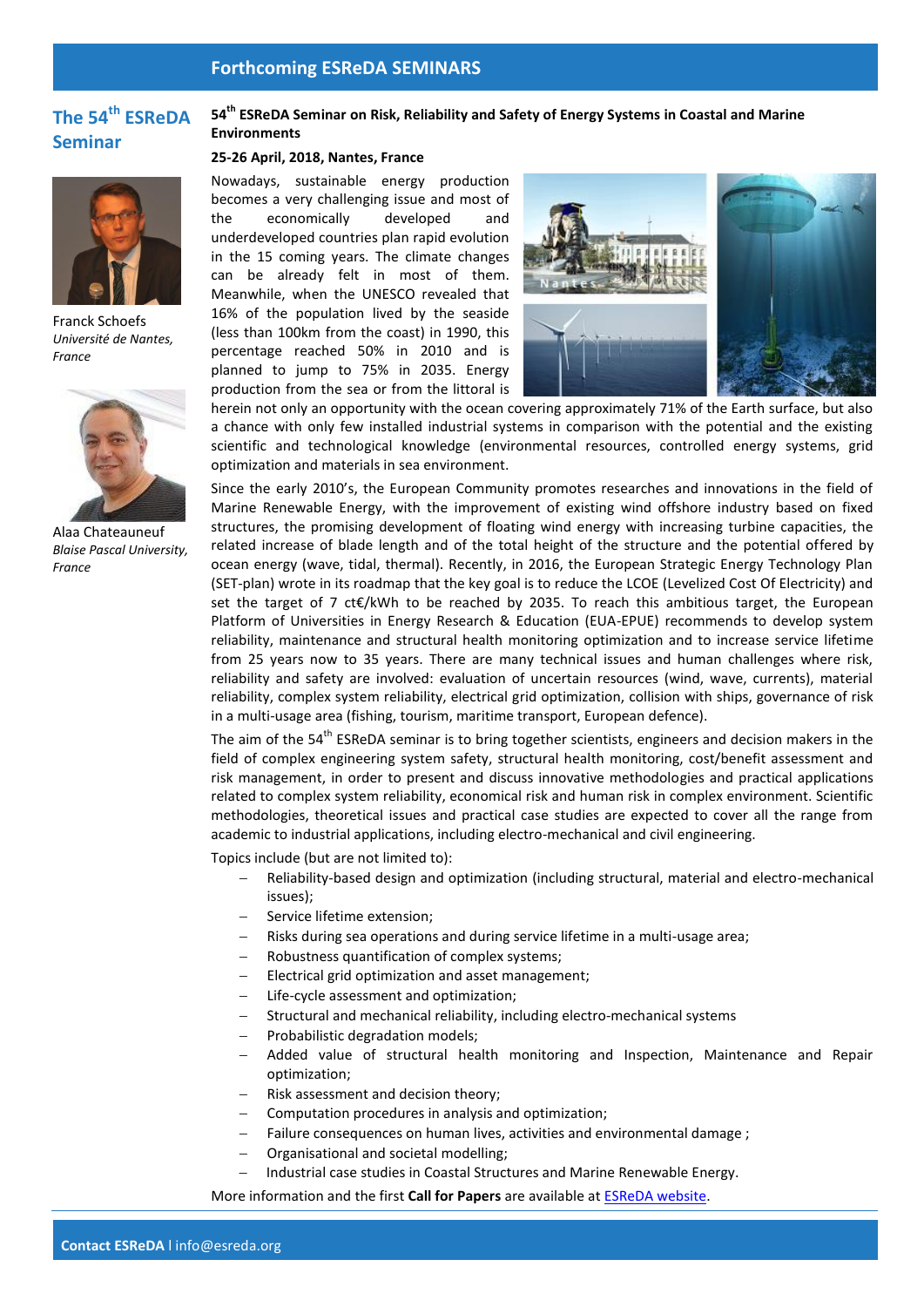## **Previous Conferences and Seminars**



Olivier Gaudoin *Conference Chair, Université Grenoble Alpes, France*



André Lannoy *ESReDA Honorary Member, IMdR, France*

## **10th International Conference on Mathematical Methods in Reliability (MMR 2017)**

3-6 July 2017, Grenoble, France

The 10th international MMR conference was organized this year by Grenoble INP and Université Grenoble Alpes. MMR celebrated its 20th anniversary. The conference was very successful in view of the presentation of 235 conferences from 38 participating countries, with 5 plenary sessions, 1 panel session, 46 invited sessions and 30 contributed sessions, i.e. 77 sessions (with 3 conferences / session).

About 259 people attended the conference: the largest contingent (63) is represented by France, followed by China (44), the USA (21), Japan (17), India (10) and many European countries (Spain (11), Germany (8), United Kingdom (8), Norway (6), Poland (6), …). The public was essentially an academic audience with some industry participants.

The conference was very interesting, innovative on many aspects, very well organized in a very beautiful "intelligent" building. Plenary sessions are all of great interest, on important topics or on "in fashion" topics. They correspond to state of the art or to retrospectives, to syntheses of works. They allow us to see the evolution of ideas and methods and contain any information, any useful reference to go further. Several of them also offer perspectives. We particularly noted:

- − "Reliability Importance Factors: A Mathematical Point of View" (Bocconi University, Milan) which is didactic and very well documented,
- − "Probabilistic Construction and Properties of Gamma Processes and Extensions" (University of Pau and Pays de l'Adour); this conference is a preparation for the future that should no longer be focused on reliability analysis but on the analysis of degradation,
- − "System Signatures: A 30-Year Retrospective", University of California, Davis): this little known subject seems to us to deepen.

We have identified 14 sessions on system reliability, 11 sessions on maintenance, 10 sessions on lifetime data, 7 sessions on degradation analysis. It is clear that maintenance remains (and must remain) a major topic of R&D. It was not possible to participate in all the invited and contributed sessions (6 sessions in parallel). Only one-fifth of the presentations could be attended. We noticed the following conferences:

- − "A logistic perspective for threshold of degradation failure model" (University of Hong-Kong) which proposes a logistic model for modelling a degradation threshold,
- "Multivariate Extreme Value Theory A Tutorial with Applications to Hydrology and Meteorology" (EDF R&D) is related to the estimation of the probability of occurrence of simultaneous rare events,
- − "Trading off vulnerability and recoverability in network resilience" (University of Oklahoma), defines vulnerability, adaptability and restoration, and proposes a multi-objective optimization method for quantifying resilience,
- − "Reliability of Structures with Mechanical Evaluation and Sensitivity Analysis by a Probabilistic Model with Polynomial Chaos" (Phiméca) describes a structural reliability approach in design phase,
- − "A noisy gamma degradation process with degradation dependent non-Gaussian measurement error" (University of Campania Luigi Vanvitelli) presents an industrial application using uncertain field data,
- − "A condition based dynamic maintenance policy for an extended gamma process" (University of Angers) recommends the use of extended gamma process.

The MMR congress is very rich and deserves an in-depth analysis within the framework of researchindustry collaborations. Congratulations to the organizers!